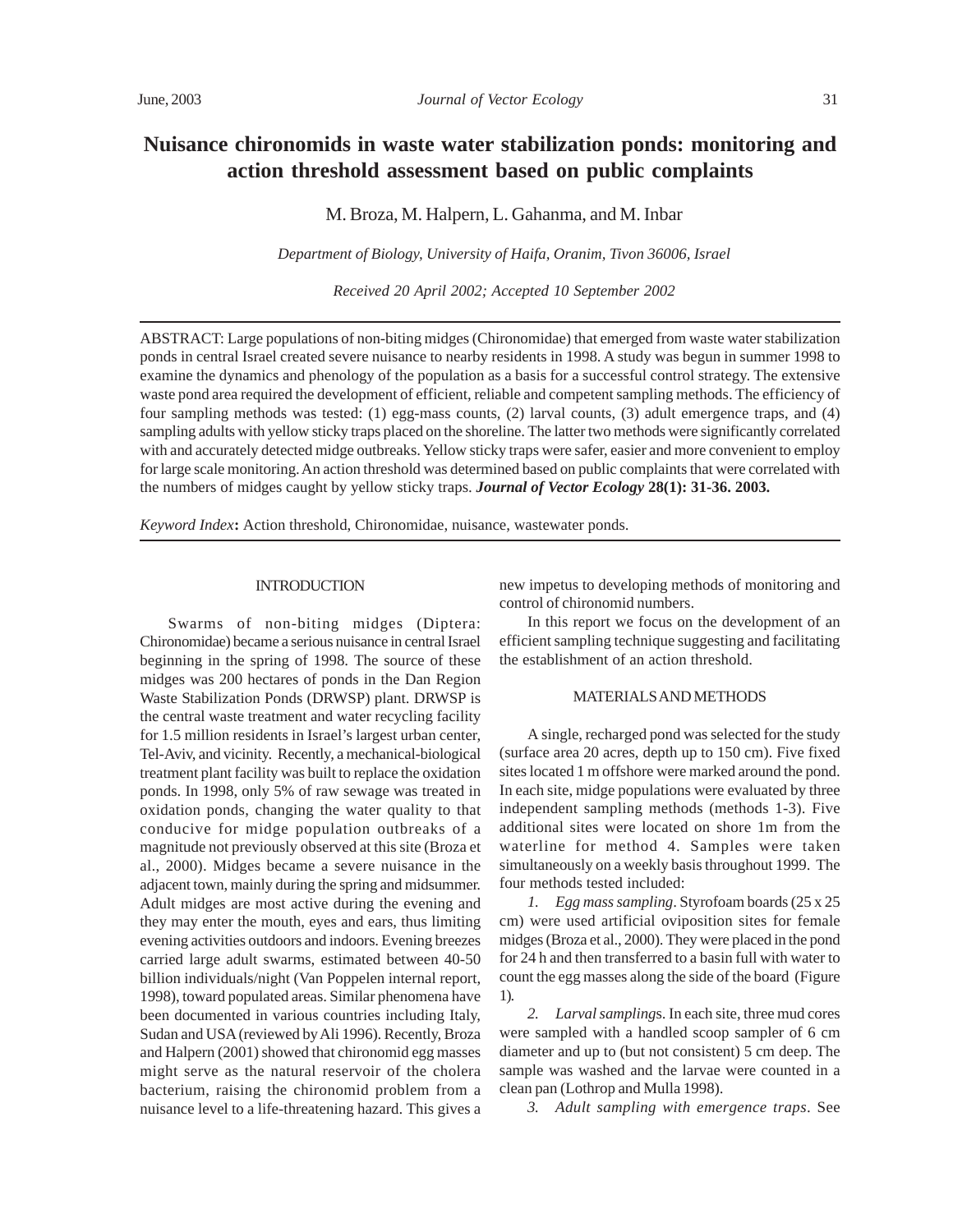Mulla (1974) and Ali (2000). A standard fly trap, 17cm diameter at the bottom, was modified by cutting open the bottom of the trap (Shabtieli, LTD Tel-Aviv, Israel). The trap was partially submerged (Figure 2) and hunged for 24 h above the water so the bottom extended 5 cm into the water. Thus, emerging adult midges from the floating pupa would enter the trap.

*4. Adult sampling with yellow sticky traps* (YST). Yellow sticky traps (Stiky Strips™, Olson Products, OH, USA) (Batzer et al., 1997) were placed 1 m from the water line and 1.2 m high for 24h. The Stiky Strips are flat, 8 x 12 cm, and sticky on both sides.

Sampling methods 2-4 were evaluated immediately in the laboratory. All Chironomini larvae (but almost exclusively *Chironomus* spp.) were counted as the "midge population". Adults were separated into different species (not shown here) and counted with a stereomicroscope in the lab. Representative specimens were preserved for future taxonomic identification.

Sampling midges with all four methods started in September 1998 and continued throughout 1999. Public complaints were used as an indicator for the phenology and severity of nuisance midges (Broza et al., 2000). Computerized logbook data were obtained from the city of Rishon Le-Zion, Division of Environmental Quality.

### **RESULTS**

The 1999 sampling throughout provided a detailed picture of midge population dynamics (Figure 3). Data on egg-mass sampling were significantly correlated with data obtained from adults caught in the emergence traps (Table 1). Larval sampling corresponded with the April peak but not with the others and was not significantly correlated with other sampling methods (Table 1 and Figure 3). Data on adults caught in the emergence traps were significantly correlated with data obtained by YST. Monitoring adults with emergence traps and onshore YST showed a similar trend, with population peaks during summer (June-July) and late in summer (September).

According to the public complaints logbook, the main nuisance problem occurred earlier, starting in late April 1998 and lasted during summer months with a secondary outbreak during autumn (Figure 4). A significant correlation (r= 0.93, df=9, *P*<0.01) (Figure 5) was found between public complaints and adults in YST for October 1998 – January 1999. Based on the results and correlation from autumn 1998, we suggested that the numbers of complaints could be used to predict the pattern of population build-up during the beginning of the season. In mid April 1998, a minor, though meaningful increase in public complaints preceded the exponential rise that reached over 100 complaints per week (Figure 4**)**. We predicted that this small peak would represent the timing of the management threshold for the following year (see the horizontal line in Figure 4). Four complaints per week were associated with about 40 adults per YST (Figure 5), and were considered as the spring action threshold.

Figure 6 presents the follow-up of 1999 midges population dynamics as sampled by the YST and the subsequent number of complaints. Action threshold was defined in 1999 (Figure 6) as soon as 40 adults/YST were monitored in April. Once the action threshold was reached, a mineral oil was applied (The control method and its effects will not be presented in the current paper).

## DISCUSSION

The present study shows that YST is a convenient and reliable method of monitoring chironomid emergence. In addition, we propose that it is highly important to use and monitor public complaints as a key tool for decisionmaking and assessment of control practices in aquatic environments.

Estimates of midge populations help to predict and develop control programs (Ali 1995). Monitoring insect populations in large and heterogeneous habitats is often limited by sampling resources. The problem is greater when contact with polluted waters is not recommended. Thus, having a reliable and relatively easy sampling method with no need to come in contact with sewage water is highly desirable. The advantages of each monitoring technique tested are listed in Table 2. Larval sampling was not significantly correlated with all other sampling methods (Table 1). Considering the fact that eggs, adult emergence and sticky traps could reflect adult density, a different developmental phase from larval density, this is not unprecedented.

Sampling egg-masses had some disadvantages, such as being time consuming. Counting egg-masses was inaccurate, especially during the outbreak season as styrofoam plates may exceed over 15-egg masses/cm (Figure 1 and Broza et al., 2000). However, this method can detect major trends in midge population dynamics. It was successfully implemented when monitoring small populations, such as in covered tanks of drinking water supply systems (Broza et al., 1998).

All sampling methods except YST exposed the sampler to polluted water. Yellow sticky traps posted on shoreline enabled easy identification of species and sex, accurate counting, and they may also be helpful in monitoring other important invertebrates in the system. Its value in sampling both pests and their parasitoids was emphasized by Weston and Barney (1998). It was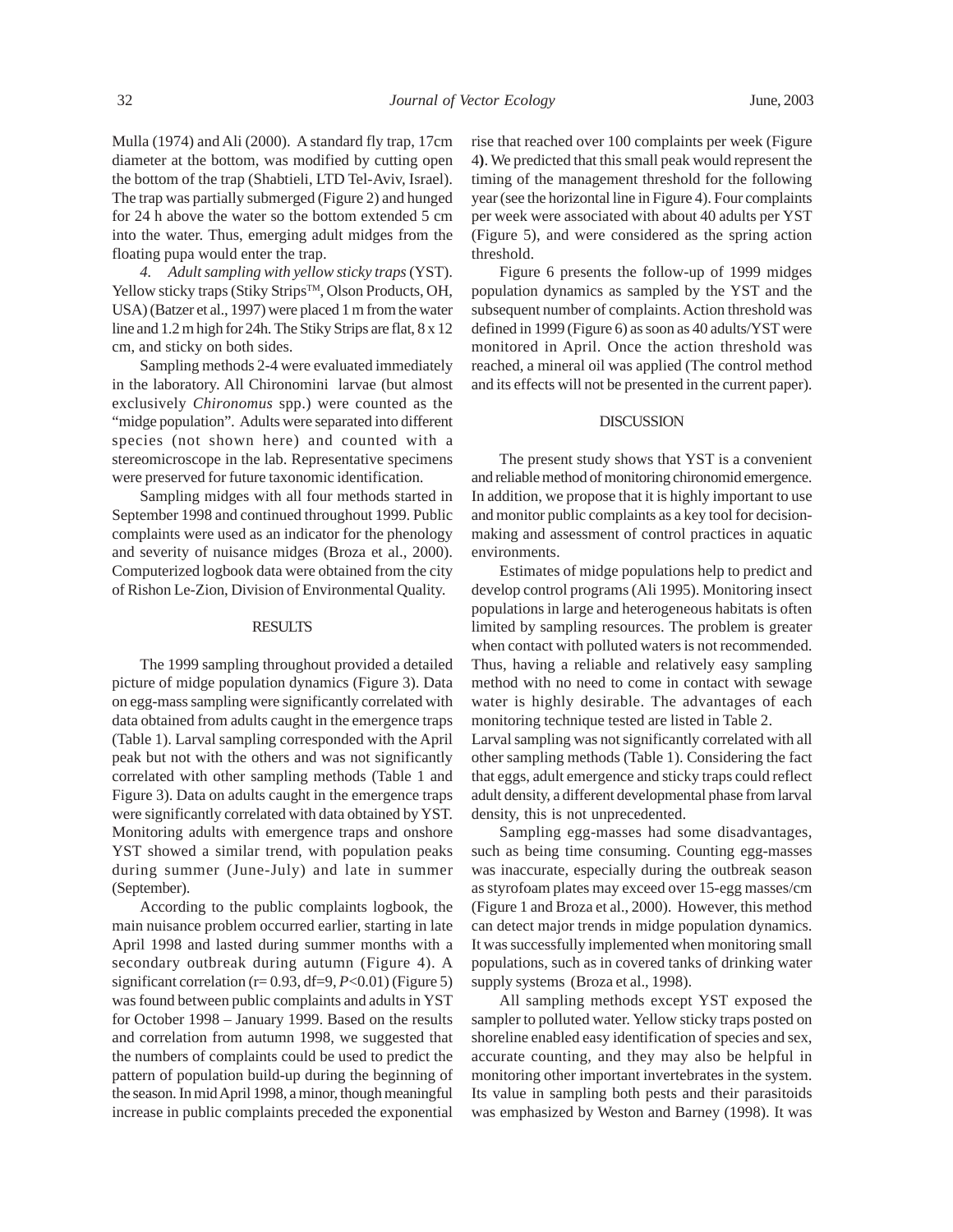Table 1. Matrix of correlation coefficients (r) between sampling methods. Pearson analysis was based on a year (1999) of weekly samples, five replicates / method. NS = not significant,  $* = P < 0.05$ .

|                                | Egg mass | Larvae     | <b>Adult-shoreline</b><br>(sticky) | <b>Adult</b> - water<br>(emergence) |
|--------------------------------|----------|------------|------------------------------------|-------------------------------------|
| <b>Eggs</b>                    | ۰        | $-0.30$ NS | $0.31$ NS                          | $0.56*$                             |
| Larvae                         |          |            | $-0.6$ NS                          | $-0.35$ NS                          |
| <b>Adult-shoreline (YST)</b>   |          |            | $\overline{\phantom{a}}$           | $0.56*$                             |
| <b>Adult-water (emergence)</b> |          |            |                                    | -                                   |

Table 2. Advantages and disadvantages of each sampling method used in waste stabilization ponds. Signs indicate relative magnitude.

|                                          | <b>Egg-Mass</b> | Larvae  | <b>Adult</b><br>(emergence) | <b>Adult</b><br>(sticky) |  |
|------------------------------------------|-----------------|---------|-----------------------------|--------------------------|--|
| <b>Advantages</b>                        |                 |         |                             |                          |  |
| Accurate counting                        | $^{+}$          | $^{++}$ | $++$                        | $++$                     |  |
| Sex ratio determination                  | none            | none    | $++$                        | $++$                     |  |
| Large scale application                  | $^{++}$         | $^{+}$  | $^{+}$                      | $++$                     |  |
| Variation between samples                | $^{++}$         | $^{++}$ | $^{++}$                     | $^{++}$                  |  |
| Rapid species identification             | $^{+}$          | $^{+}$  | $++$                        | $^{++}$                  |  |
| <b>Disadvantages</b>                     |                 |         |                             |                          |  |
| Affected by other ponds                  | $^{++}$         | none    | none                        | $^{++}$                  |  |
| Exposure of sampler to<br>polluted water | $^{++}$         | $++$    | $++$                        | none                     |  |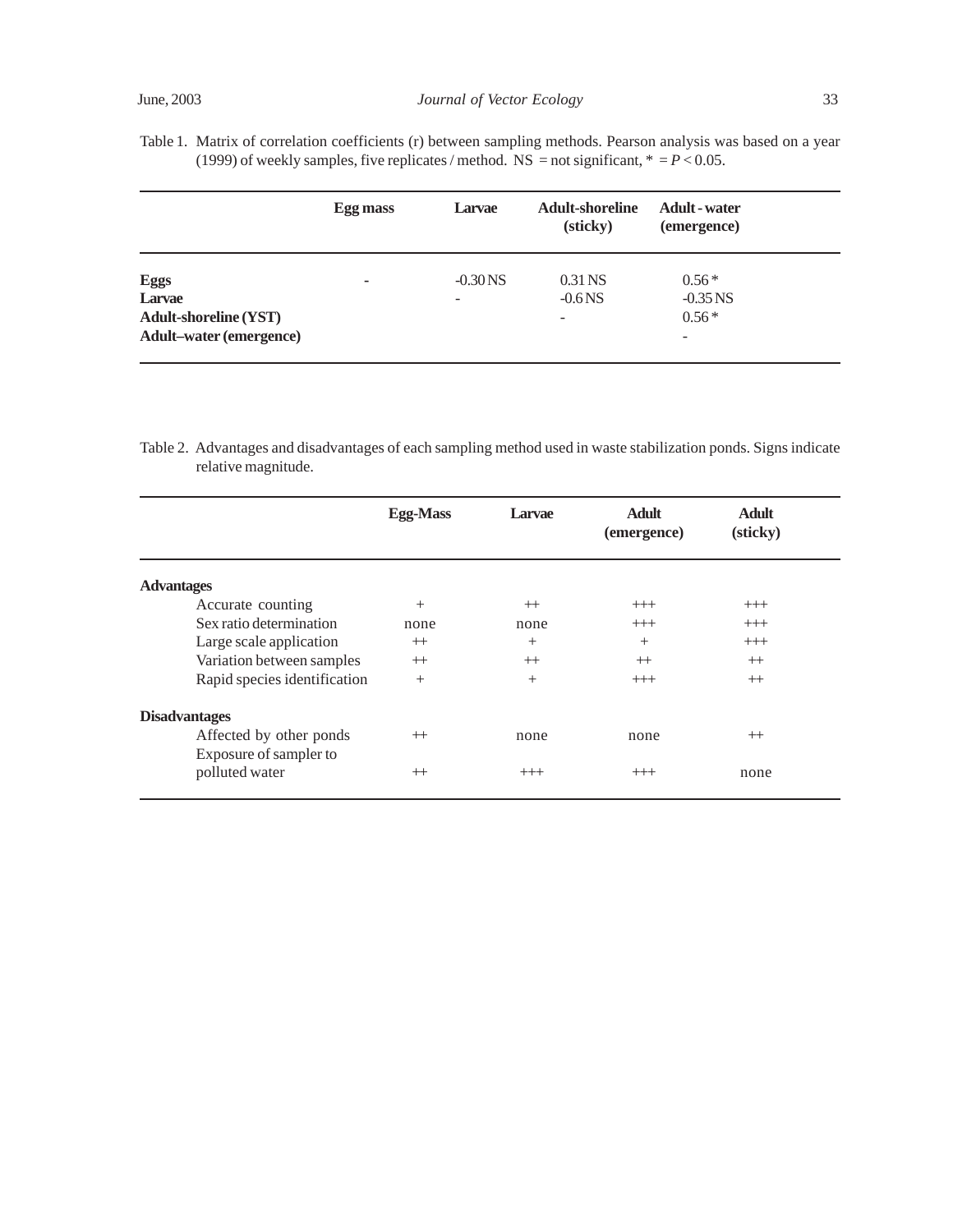



- Figure 1. Egg-mass sampling. Styrofoam boards placed for 24h serve as an attractive oviposition site for female chironomids. During high female density, the edges of the plate were covered with thousands of egg-masses glued together forming a typical triangular shape.
- Figure 2. Emergence trap. A standard flytrap was modified by cutting open the bottom of the trap. The trap was hung on a peg in a way that the bottom was 5cm deep in the water.



Figure 3. Midge population dynamics as monitored by four methods. Data are the monthly means throughout 1999 (four sampling dates each month, 5 samples each day). See Table 1 for weekly correlation coefficient among methods.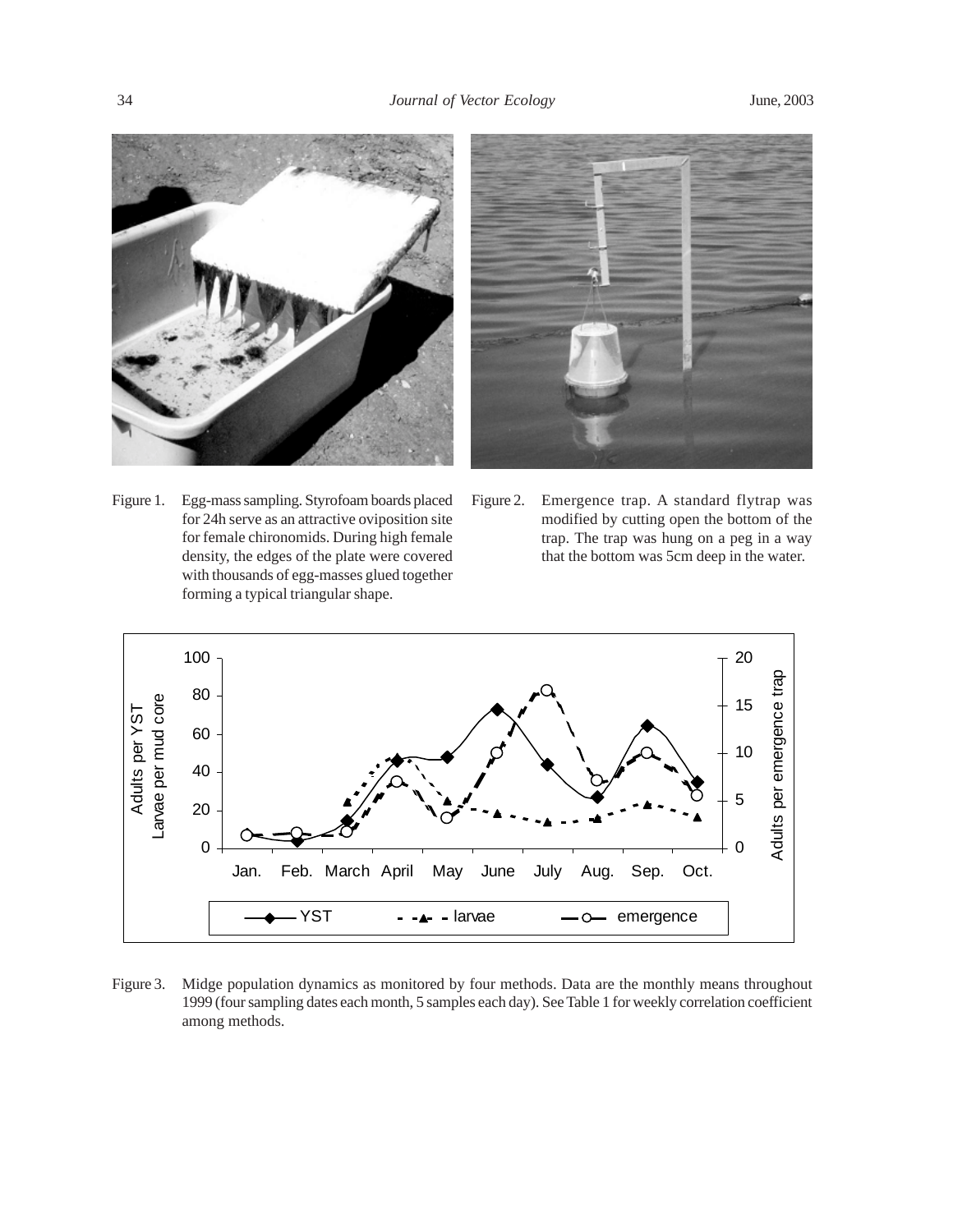**20** Figure 4. Weekly complaints in the city of Rishon Le-Zion logbook during **15** Complaints / week **Complaints / week**  1998. A total of 622 complaints on nuisance midges were received. Weeks that exceeded 20 complaints **10** represent between 30-120 complaints. The horizontal line represents the action threshold line **5** as suggested in the present study.**0 J F M A M J JL A S O N D Month** 120 100 Figure 5. The correlation between adults in Adults per YST 80 Adults per YST yellow sticky traps (YST) and public complaints during October 60  $\hat{\mathbf{x}}$ 1998 –January 1999. r=0.93, df=9, P<0.01 40 20 0 0 5 10 15 20 Number of complaints per week 140 160 Figure 6. Adult midge populations in columns, as monitored by yellow 140 120 sticky traps (near the discharge 120 100 pond only). Data are the weekly 100 means of 5 YST on-shore 80 throughout 1999. The line shows 80 the 1999 complaints as recorded 60 60 by the nearby municipality. The 40 arrows represent the action  $40$ threshold and the beginning of 20  $\overline{20}$ treatments with mineral oil. The 0  $\Omega$ high level recorded in June is Feb g<br>Fa Feb Mar Mar Mar Apr Apr  $\tilde{g}$ Ma<sub>y</sub> June June ミ ミ Aug Aug Sep Sep Oct discussed in the text.

YST - Complaints 99